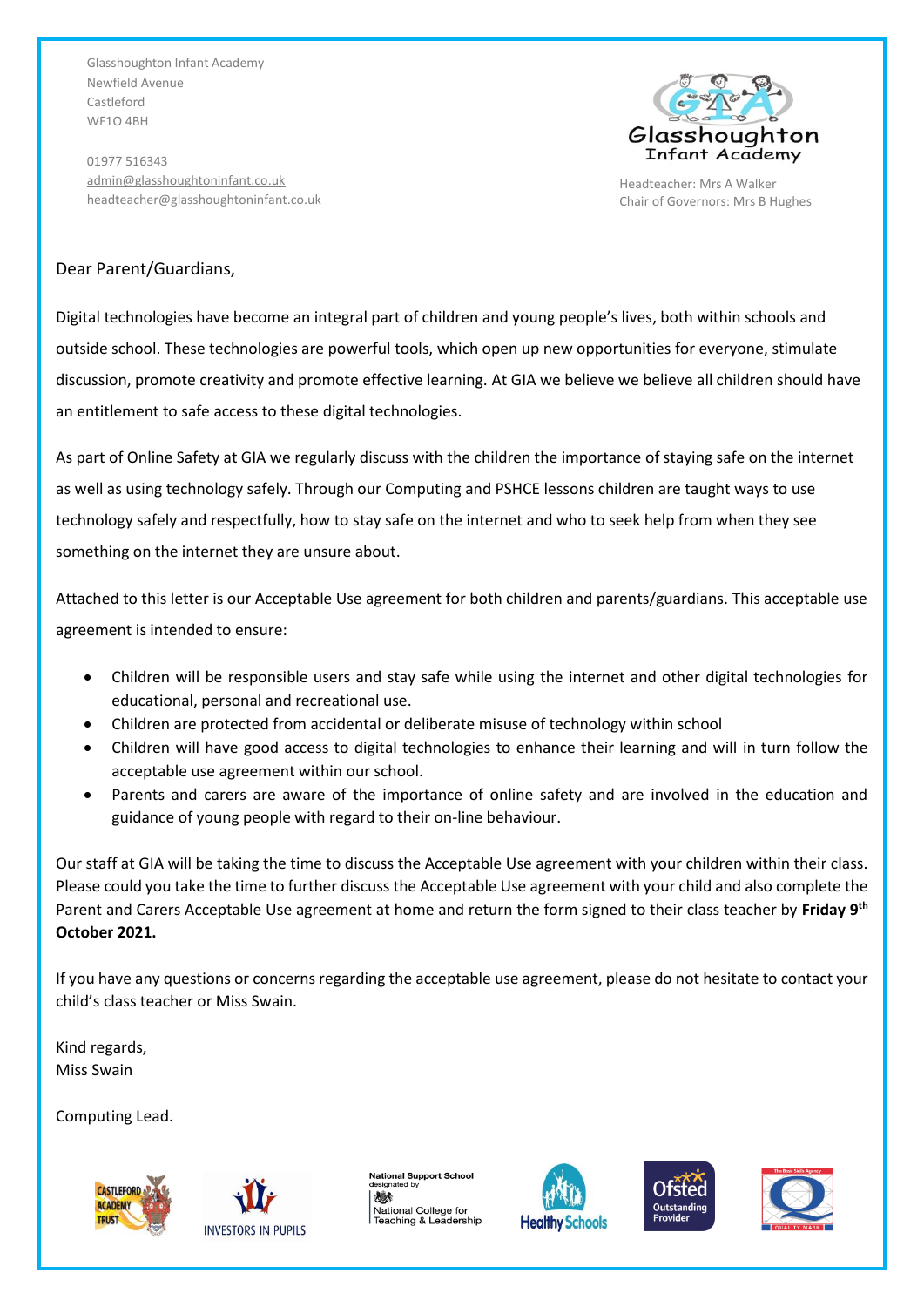

01977 516343 [admin@glasshoughtoninfant.co.uk](mailto:admin@glasshoughtoninfant.co.uk) [headteacher@glasshoughtoninfant.co.uk](mailto:headteacher@glasshoughtoninfant.co.uk)

Headteacher: Mrs A Walker Chair of Governors: Mrs B Hughes

#### **Parent/Carer Acceptable Use Agreement**

Digital technologies have become integral to the lives of children and young people, both within schools and outside school. These technologies provide powerful tools, which open up new opportunities for everyone. They can stimulate discussion, promote creativity and stimulate awareness of context to promote effective learning. Young people should have an entitlement to safe internet access at all times.

#### **This acceptable use policy is intended to ensure:**

- Children will be responsible users and stay safe while using the internet and other digital technologies for educational, personal and recreational use.
- Children are protected from accidental or deliberate misuse of technology within school
- Children will have good access to digital technologies to enhance their learning and will in turn follow the acceptable use agreement within our school.
- Parents and carers are aware of the importance of online safety and are involved in the education and guidance of young people with regard to their on-line behaviour.

The school will try to ensure that *children* will have good access to digital technologies to enhance their learning and will, in return, expect the children to agree to be responsible users. A copy of the child friendly acceptable use agreement is attached to this permission form, so that parents/carers will be aware of the school expectations of the young people in their care.

Parents are requested to sign the permission form overleaf to show their support of the school in this important aspect of the school's work.





**National Support School**<br>designated by 嫌 National College for<br>Teaching & Leadership





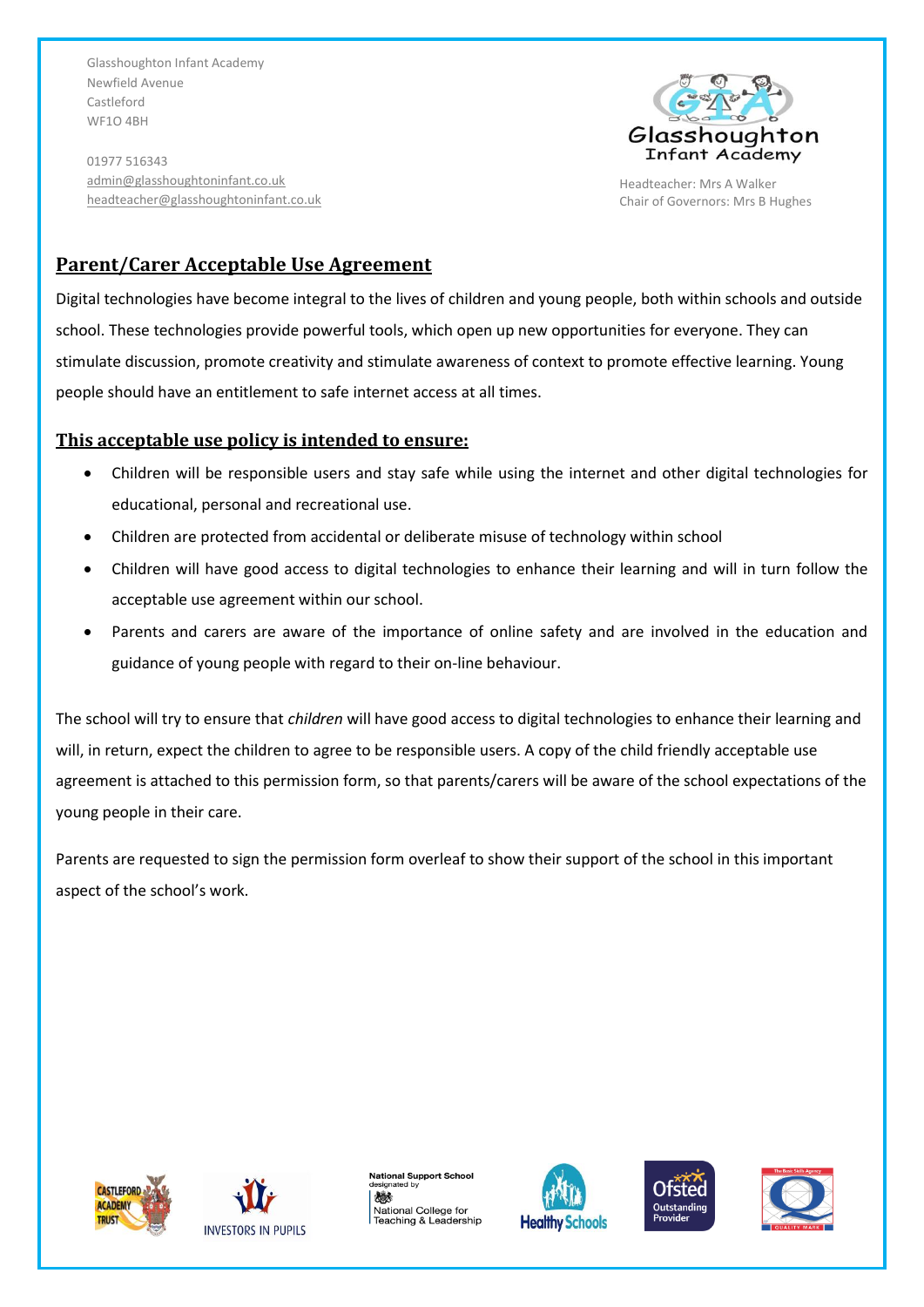

01977 516343 [admin@glasshoughtoninfant.co.uk](mailto:admin@glasshoughtoninfant.co.uk) [headteacher@glasshoughtoninfant.co.uk](mailto:headteacher@glasshoughtoninfant.co.uk)

Headteacher: Mrs A Walker Chair of Governors: Mrs B Hughes

# **Parent Permission Form**

Parent/Carers Name: 

Student/Pupil Name: 

As the parent/carer of the above *pupils*, I give permission for my son/daughter to have access to the internet and to ICT systems at school.

*I understand that the school has discussed the acceptable use agreement with my son/daughter and that they have received, or will receive, online safety education to help them understand the importance of safe use of technology and the internet – both in and out of school.* 

I understand that the school will take every reasonable precaution, including monitoring and filtering systems, to ensure that young people will be safe when they use the internet and systems. I also understand that the school cannot ultimately be held responsible for the nature and content of materials accessed on the internet and using mobile technologies.

I understand that my son's/daughter's activity on the systems will be monitored and that the school will contact me if they have concerns about any possible breaches of the acceptable use agreement.

I will encourage my child to adopt safe use of the internet and digital technologies at home and will inform the school if I have concerns over my child's online safety.

Date: